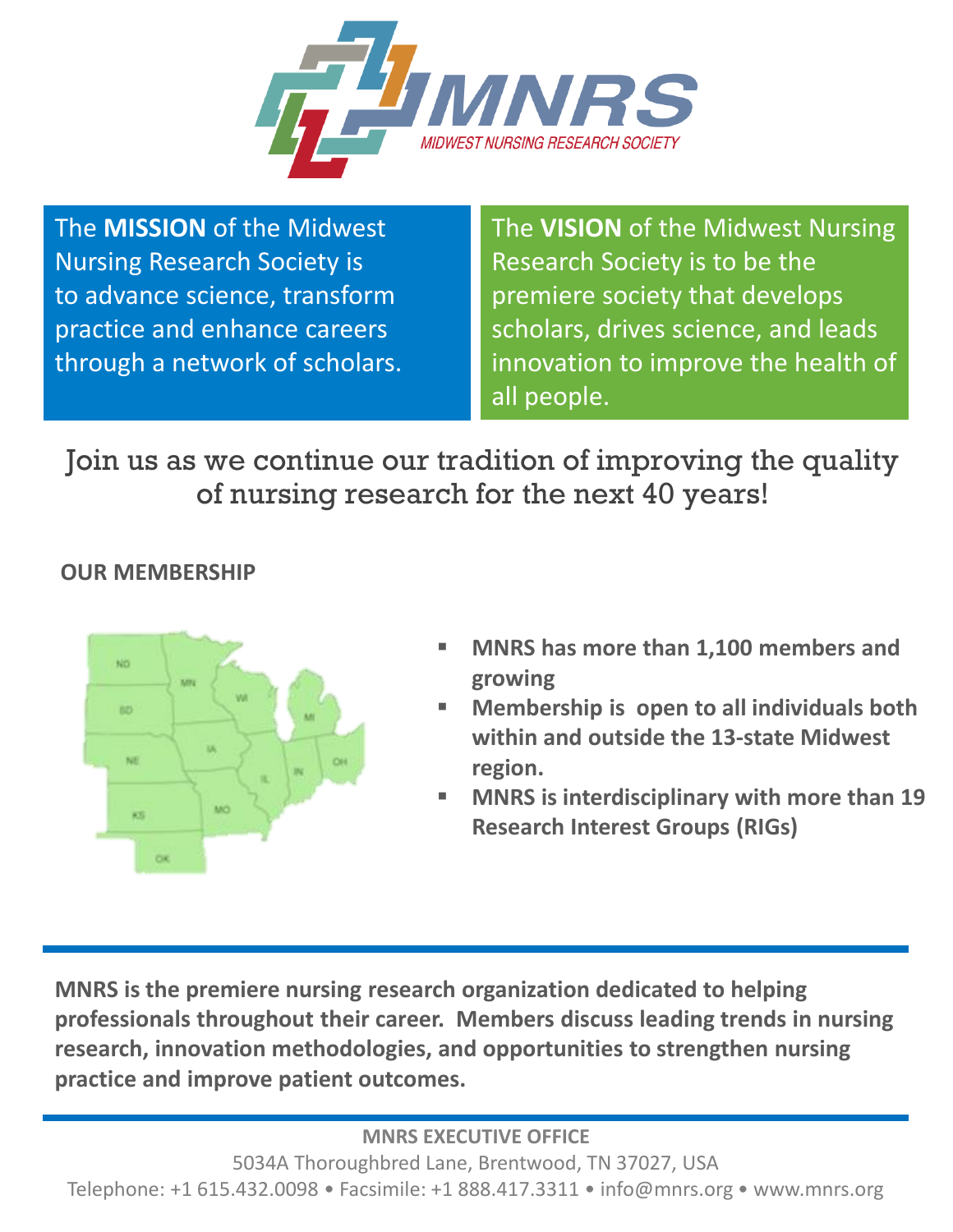### **All MNRS members receive the following benefits:**

- Electronic subscription to the Western Journal of Nursing Research
- 1 vote at the MNRS Annual Conference Business Meeting
- Opportunity to serve on MNRS (all members) and be elected to office (regular, retired, student members)
- Full Subscription to MNRS Matters, MNRS's monthly electronic newsletter
- Access to an online member directory for up-to-date member contact information
- 1 complimentary RIG and access to 2 additional RIGs for \$10 each
- Discounted Rates for the premiere nursing research conference
- Opportunity to build bridges and a network with nursing research professionals

### **The following offerings are level specific and are in addition to the individual member benefits above:**

### **\$4,500 Gold Institutional Membership Level:**

- Ten (10) regular memberships with full member benefits
- University hyperlinked logo on MNRS website
- Choice of three (3) options from the MNRS Additional Benefits menu
- Opportunity to explore collaborative projects with MNRS
- Complimentary exhibit booth at the MNRS annual conference
- One half-page advertisement in the annual conference registration brochure
- Logo on all walk in slides showing in all rooms throughout the MNRS annual conference

### **\$2,500 Silver Institutional Membership Level:**

- One (1) regular memberships with full member benefits
- University hyperlinked logo on MNRS website
- Choice of one (1) option from the MNRS Additional Benefits menu
- Opportunity to explore collaborative projects with MNRS
- Complimentary table top in the exhibit hall at the MNRS annual conference
- Logo on all walk in slides showing in all rooms throughout the MNRS annual conference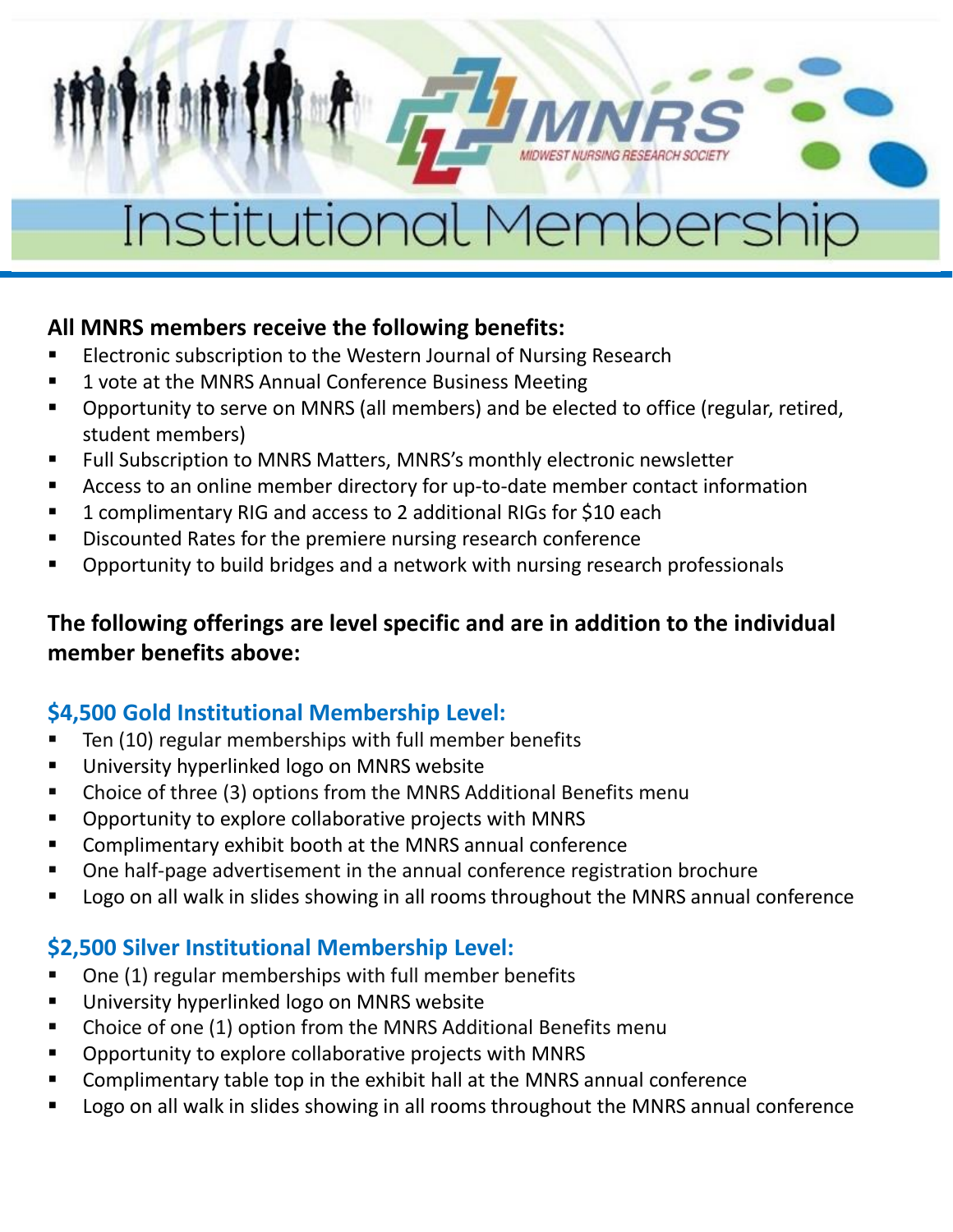**We understand your initiatives are unique and so are our participation levels. We want your options table to be customized to you!** 

**MNRS Institutional Membership à la carte menu:**

**\$4,500 - Gold Institutional Membership (S***elect three (3) options from below)* 

**\$2,500 – Silver Institutional Membership (S***elect one (1) option from below)*

### **Additional Benefits Menu for Institutional Members ONLY**

- ❑ Five (5) additional full membership at a 25% discounted rate (\$173.25 each)
- ❑ Three (3) job postings on the Career Center job boards
- $\Box$  One (1) email blast advertising opportunity to all MNRS members
- $\Box$  One (1) initiative article or link in the MNRS Matters monthly newsletter
- ❑ One (1) advertisement banner on MNRS homepage for 30 days
- $\Box$  Two (2) opportunities for 25% discount to mailing list rental
- $\Box$  Two (2) tagged and branded recognition posts on MNRS social media outlets
- $\Box$  % page advertisement in the conference program book or complimentary upgrade from ½ page to full page advertisement in the conference program book
- ❑ Complimentary upgrade from Table Top Space to full Exhibit Booth
- ❑ One (1) annual conference attendee bag insert

\* PLEASE NOTE: MNRS RESERVES THE RIGHT OF APPROVAL OF ALL CONTENT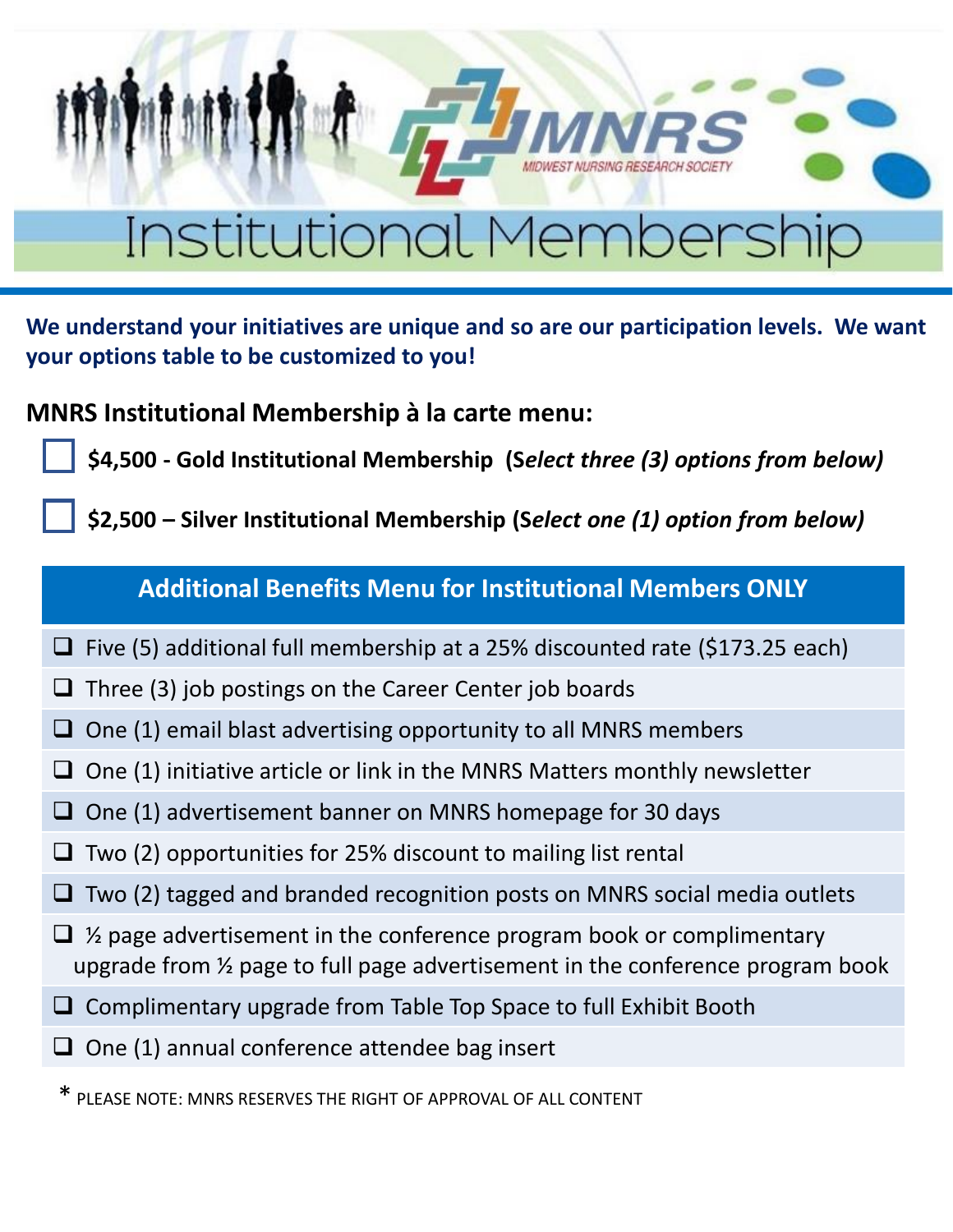#### **Select Your Level:**

| \$4,500 Gold Institutional Membership |  |  |  | \$2,500 Silver Institutional Membership |
|---------------------------------------|--|--|--|-----------------------------------------|
|                                       |  |  |  |                                         |
|                                       |  |  |  |                                         |
|                                       |  |  |  |                                         |
|                                       |  |  |  |                                         |
|                                       |  |  |  |                                         |
|                                       |  |  |  |                                         |
|                                       |  |  |  |                                         |
|                                       |  |  |  |                                         |
| <b>Payment Information:</b>           |  |  |  |                                         |
|                                       |  |  |  |                                         |
|                                       |  |  |  |                                         |
|                                       |  |  |  |                                         |
|                                       |  |  |  |                                         |
|                                       |  |  |  |                                         |

**Please fill out the form below and send it along with your selections from the MNRS Institutional Membership à la carte menu (if applicable) to:**

> **Email:** [info@mnrs.org](mailto:info@mnrs.org) **Mail:** Midwest Nursing Research Society 5034A Thoroughbred Lane, Brentwood, TN 37027